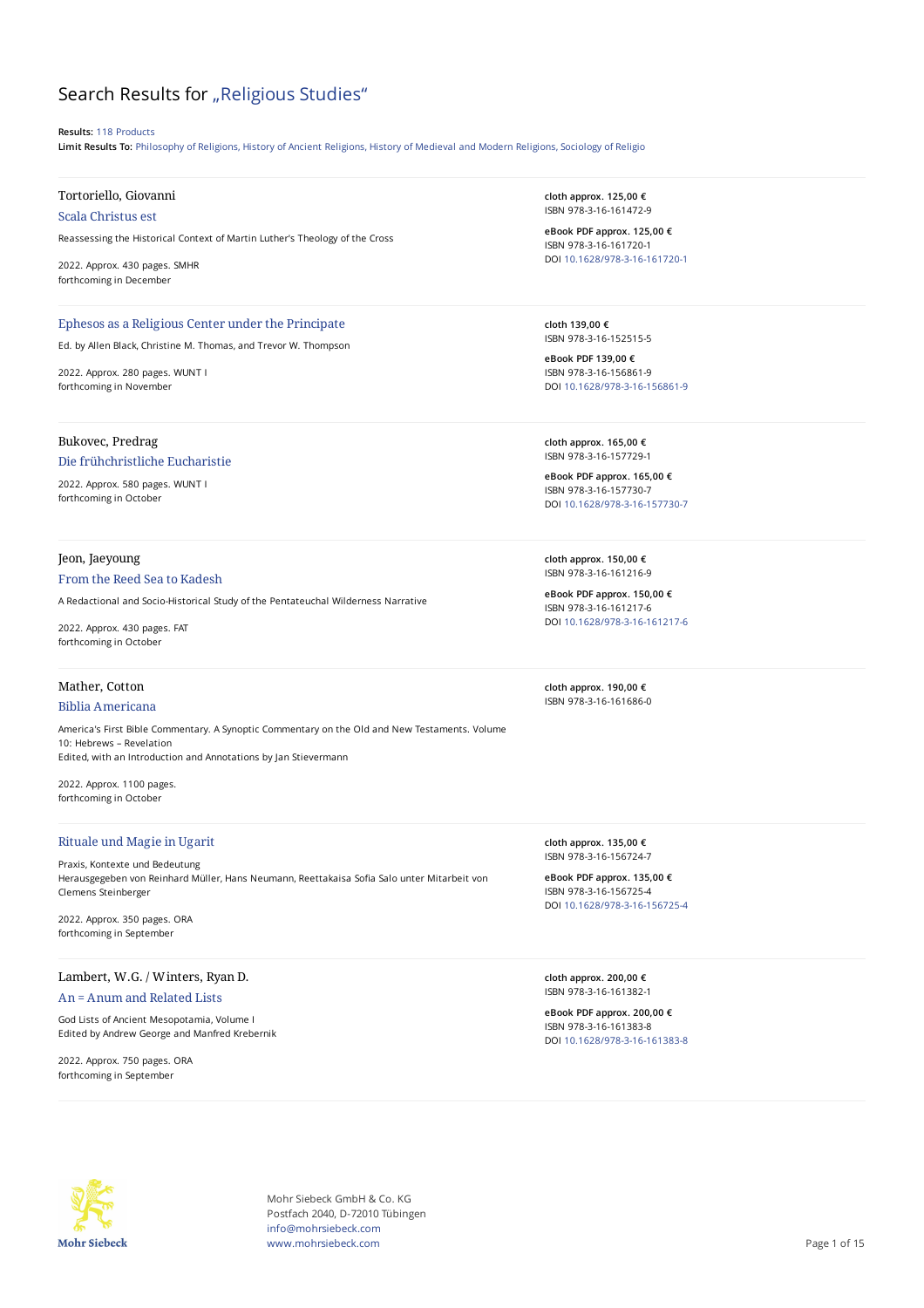# Paz, Yakir

# From Scribes to Scholars

Rabbinic Biblical Exegesis in Light of the Homeric Commentaries

2022. Approx. 400 pages. CRPG forthcoming in September

# Helmrath, Johannes

### Wege der Konzilsforschung

Studien zur Geschichte des Konzils von Basel (1431–1449) und anderer Konzilien. Ausgewählte Aufsätze Band 2

2022. XII, 844 pages. SMHR 132 forthcoming in September

#### Koschorke, Klaus

### Grundzüge der Außereuropäischen Christentumsgeschichte

Asien, Afrika und Lateinamerika 1450–2000

2022. XX, 361 pages. forthcoming in September

#### Prophecy and Foreign Nations

Aspects of the Role of the »Nations« in the Books of Isaiah, Jeremiah, and Ezekiel Edited by Hannes Bezzel, Uwe Becker, and Matthijs de Jong

2022. VIII, 230 pages. FAT II 135 forthcoming in July

# Emotions through Time

From Antiquity to Byzantium Edited by Douglas Cairns, Martin Hinterberger, Aglae Pizzone, and Matteo Zaccarini

2022. IX, 518 pages. EmAnt 1

# Köpf, Ulrich

# Frömmigkeitsgeschichte und Theologiegeschichte

Gesammelte Aufsätze

2022. XI, 775 pages.

#### Writing and Re-Writing History by Destruction

Proceedings of the Annual Minerva Center RIAB Conference, Leipzig, 2018. Research on Israel and Aram in Biblical Times III Edited by Angelika Berlejung, Aren M. Maeir, and Takayoshi M. Oshima

2022. VII, 342 pages. ORA 45

#### Elephantine in Context

Studies on the History, Religion and Literature of the Judeans in Persian Period Egypt Edited by Reinhard G. Kratz and Bernd U. Schipper

2022. XII, 385 pages. FAT 155

**cloth approx. 155,00 €** ISBN 978-3-16-161630-3

**eBook PDF approx. 155,00 €** ISBN 978-3-16-161631-0 DOI [10.1628/978-3-16-161631-0](https://doi.org/10.1628/978-3-16-161631-0)

**cloth approx. 170,00 €** ISBN 978-3-16-155983-9

**eBook PDF approx. 170,00 €** ISBN 978-3-16-161754-6 DOI [10.1628/978-3-16-161754-6](https://doi.org/10.1628/978-3-16-161754-6)

**paper approx. 30,00 €** ISBN 978-3-8252-5934-1

**sewn paper 84,00 €** ISBN 978-3-16-161596-2

**eBook PDF 84,00 €** ISBN 978-3-16-161609-9 DOI [10.1628/978-3-16-161609-9](https://doi.org/10.1628/978-3-16-161609-9)

**hardcover 99,00 €** ISBN 978-3-16-161341-8

**eBook PDF 99,00 €** ISBN 978-3-16-161400-2 DOI [10.1628/978-3-16-161400-2](https://doi.org/10.1628/978-3-16-161400-2)

**cloth 89,00 €** ISBN 978-3-16-161004-2

**eBook PDF 89,00 €** ISBN 978-3-16-161005-9 DOI [10.1628/978-3-16-161005-9](https://doi.org/10.1628/978-3-16-161005-9)

**cloth 134,00 €** ISBN 978-3-16-161248-0

**eBook PDF 134,00 €** ISBN 978-3-16-161249-7 DOI [10.1628/978-3-16-161249-7](https://doi.org/10.1628/978-3-16-161249-7)

**cloth 144,00 €** ISBN 978-3-16-160996-1

**eBook PDF 144,00 €** ISBN 978-3-16-160997-8 DOI [10.1628/978-3-16-160997-8](https://doi.org/10.1628/978-3-16-160997-8)



Mohr Siebeck GmbH & Co. KG Postfach 2040, D-72010 Tübingen info@mohrsiebeck.com www.mohrsiebeck.com **Page 2 of 15**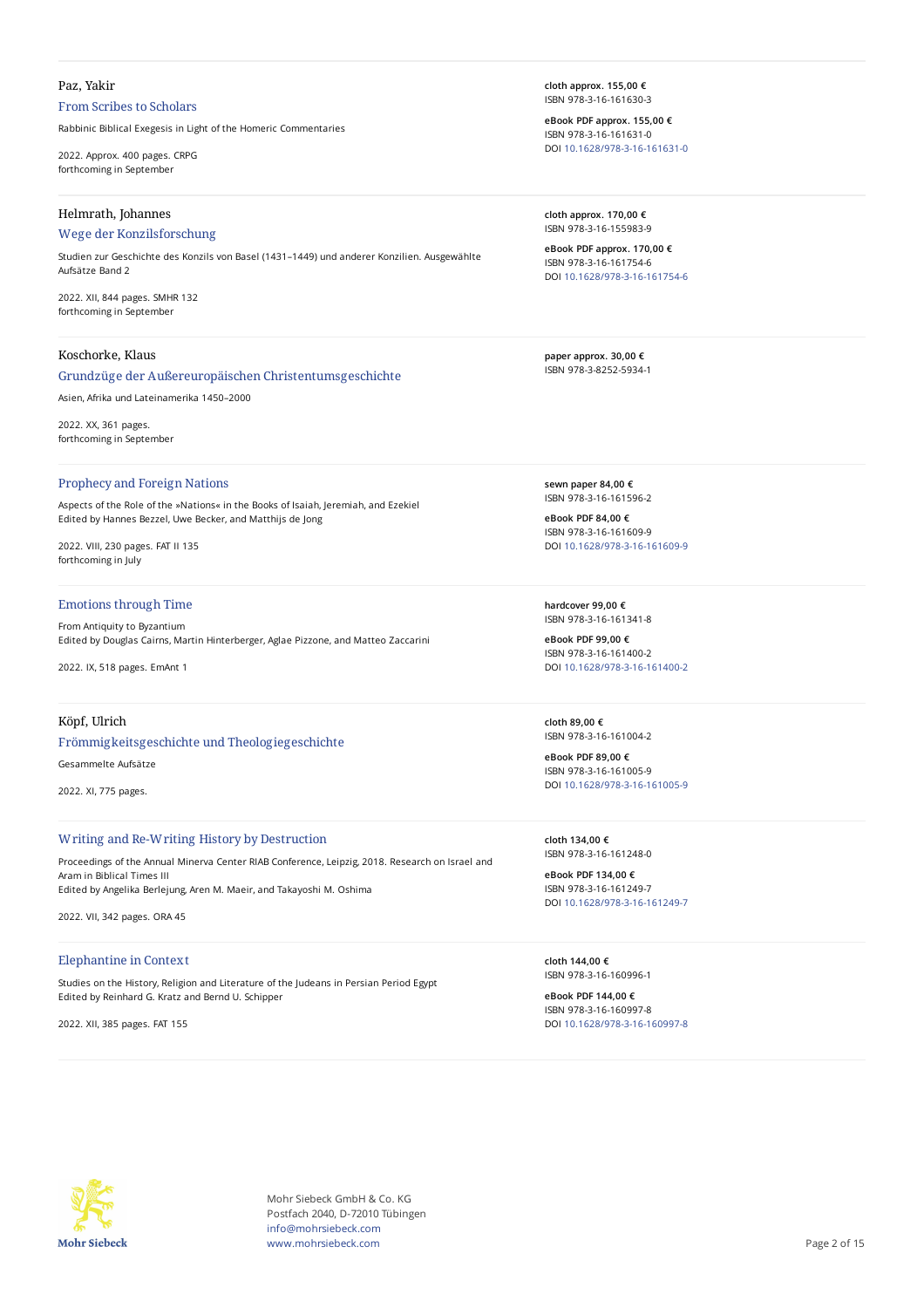#### Sonne, Kosmos, Rom

Kaiser Julian, Hymnos auf den König Helios Herausgegeben von Michael Schramm. Eingeleitet, übersetzt und mit interpretierenden Essays versehen von Franco Ferrari, Martin Hose, Stefan Rebenich, Adolf Martin Ritter, Michael Schramm und Ilinca Tanaseanu-Döbler

Religiöse Optionen und Alternativen im mittelalterlichen und frühneuzeitlichen Christentum/Religious

2022. XII, 298 pages. SAPERE XL

## Quack, Joachim Friedrich

Altägyptische Amulette und ihre Handhabung

Über Religion entscheiden/Choosing my Religion

Options and Alternatives in Medieval and Early Modern Christianity Herausgegeben von/Edited by Matthias Pohlig und/and Sita Steckel

2022. XII, 516 pages. ORA 31

**cloth 89,00 €** ISBN 978-3-16-157543-3

**eBook PDF 89,00 €** ISBN 978-3-16-161371-5 DOI [10.1628/978-3-16-161371-5](https://doi.org/10.1628/978-3-16-161371-5)

**cloth 159,00 €** ISBN 978-3-16-156385-0

**eBook PDF 159,00 €** ISBN 978-3-16-156386-7 DOI [10.1628/978-3-16-156386-7](https://doi.org/10.1628/978-3-16-156386-7)

**cloth 94,00 €** ISBN 978-3-16-160273-3

**eBook PDF 94,00 €** ISBN 978-3-16-160274-0 DOI [10.1628/978-3-16-160274-0](https://doi.org/10.1628/978-3-16-160274-0)

**cloth 149,00 €** ISBN 978-3-16-161008-0

**eBook PDF 149,00 €** ISBN 978-3-16-161080-6 DOI [10.1628/978-3-16-161080-6](https://doi.org/10.1628/978-3-16-161080-6)

**paper 14,00 €** ISBN 978-3-16-161273-2

**eBook PDF 14,00 €** ISBN 978-3-16-161274-9 DOI [10.1628/978-3-16-161274-9](https://doi.org/10.1628/978-3-16-161274-9)

**hardcover 89,00 €** ISBN 978-3-16-160157-6

**eBook PDF 89,00 €** ISBN 978-3-16-160865-0 DOI [10.1628/978-3-16-160865-0](https://doi.org/10.1628/978-3-16-160865-0)

**cloth 154,00 €** ISBN 978-3-16-157570-9

**eBook PDF 154,00 €** ISBN 978-3-16-161058-5 DOI [10.1628/978-3-16-161058-5](https://doi.org/10.1628/978-3-16-161058-5)

**cloth 149,00 €** ISBN 978-3-16-161000-4

**eBook PDF 149,00 €** ISBN 978-3-16-161001-1 DOI [10.1628/978-3-16-161001-1](https://doi.org/10.1628/978-3-16-161001-1)



La Maison de Dieu / Das Haus Gottes

2021. IX, 425 pages. WUNT I 471

2021. VIII, 302 pages. SMHR 125

### Hofmann, Beate / Karle, Isolde / Kleffmann, Tom / Krüger, Malte Dominik

Welche Zukunft hat die Kirche?

Aktuelle Perspektiven evangelischer Theologie

2021. VII, 110 pages.

### Vita perfecta?

Zum Umgang mit divergierenden Ansprüchen an religiöse Lebensformen in der Vormoderne Herausgegeben von Henrike Manuwald, Daniel Eder und Christian Schmidt

2021. IX, 516 pages. Otium 24

### Delphi

Apollons Orakel in der Welt der Antike Herausgegeben von Balbina Bäbler und Heinz-Günther Nesselrath

2021. VII, 611 pages. COMES 6

Celebrating Arthur Darby Nock

Choice, Change, and Conversion Edited by Robert Matthew Calhoun, James A. Kelhoffer, and Clare K. Rothschild

2021. XV, 428 pages. WUNT I 472

**Mohr Siebeck** 

Mohr Siebeck GmbH & Co. KG Postfach 2040, D-72010 Tübingen info@mohrsiebeck.com www.mohrsiebeck.com **Page 3 of 15**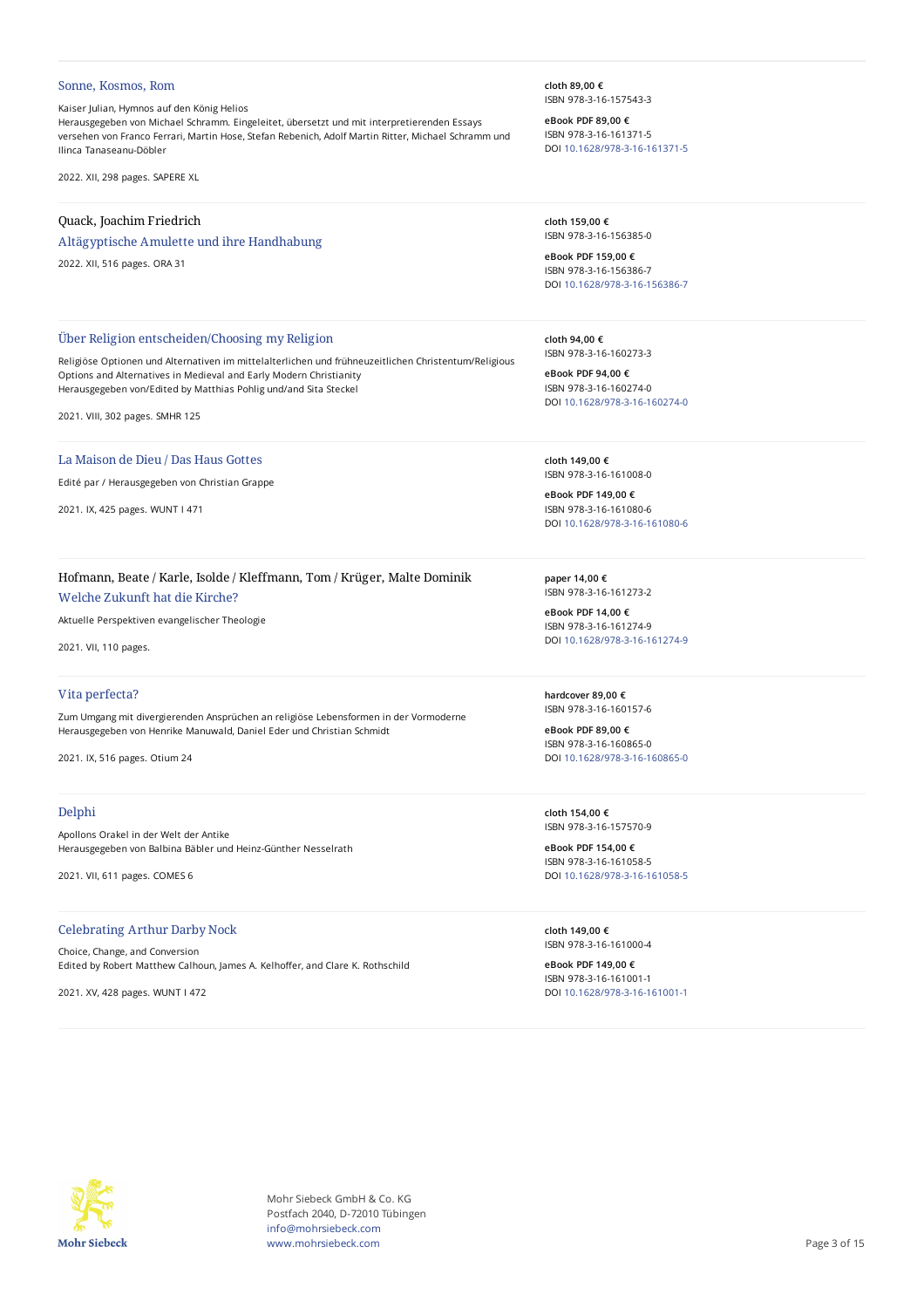#### Josiah Royce

Pragmatist, Ethicist, Philosopher of Religion Edited by Christoph Seibert and Christian Polke

2021. VIII, 277 pages. RPT 112

# Dealing with Difference

Christian Patterns of Response to Religious Rivalry in Late Antiquity and Beyond Edited by Geoffrey D. Dunn and Christine Shepardson

2021. XI, 300 pages. STAC 129

## Dochhorn, Jan

Der Adammythos bei Paulus und im hellenistischen Judentum Jerusalems

Eine theologische und religionsgeschichtliche Studie zu Römer 7,7–25

2021. XVI, 722 pages. WUNT I 469

# Prayer and the Ancient City

Influences of Urban Space Edited by Maik Patzelt, Jörg Rüpke, and Annette Weissenrieder

2021. IX, 384 pages. CRPG 5

# Durner, Florian

#### Die Trostschriften des Ambrosius von Mailand

Consolatio mortis im Denken der Spätantike

2021. XVI, 402 pages. STAC 126

#### Jerusalem – Ziel, Vision, Vorbild

Fünf Geschichten eines Erinnerungsortes in Judentum, Christentum, Islam und Baha'i Herausgegeben von Albrecht Fuess und Volker Leppin

2021. VII, 232 pages.

# Schmiedel, Ulrich

Terror und Theologie

Der religionstheoretische Diskurs der 9/11-Dekade

2021. XII, 436 pages. DoMo 36

### Végh, Zsuzsanna

»Feste der Ewigkeit«

Untersuchungen zu den abydenischen Kulten während des Alten und Mittleren Reiches

2021. XV, 497 pages. ORA 43

# Stroumsa, Guy G.

The Crucible of Religion in Late Antiquity Selected Essays

2021. X, 305 pages. STAC 124

**sewn paper 79,00 €** ISBN 978-3-16-159857-9

**eBook PDF 79,00 €** ISBN 978-3-16-159858-6 DOI [10.1628/978-3-16-159858-6](https://doi.org/10.1628/978-3-16-159858-6)

**sewn paper 84,00 €** ISBN 978-3-16-161071-4

**eBook PDF 84,00 €** ISBN 978-3-16-161072-1 DOI [10.1628/978-3-16-161072-1](https://doi.org/10.1628/978-3-16-161072-1)

**cloth 184,00 €** ISBN 978-3-16-160096-8

**eBook PDF 184,00 €** ISBN 978-3-16-160097-5 DOI [10.1628/978-3-16-160097-5](https://doi.org/10.1628/978-3-16-160097-5)

**cloth 144,00 €** ISBN 978-3-16-160740-0

**eBook PDF 144,00 €** ISBN 978-3-16-160828-5 DOI [10.1628/978-3-16-160828-5](https://doi.org/10.1628/978-3-16-160828-5)

**sewn paper 94,00 €** ISBN 978-3-16-160666-3

**eBook PDF 94,00 €** ISBN 978-3-16-160667-0 DOI [10.1628/978-3-16-160667-0](https://doi.org/10.1628/978-3-16-160667-0)

**sewn paper 44,00 €** ISBN 978-3-16-160014-2

**eBook PDF 44,00 €** ISBN 978-3-16-160015-9 DOI [10.1628/978-3-16-160015-9](https://doi.org/10.1628/978-3-16-160015-9)

**sewn paper 99,00 €** ISBN 978-3-16-160794-3

**eBook PDF 99,00 €** ISBN 978-3-16-160795-0 DOI [10.1628/978-3-16-160795-0](https://doi.org/10.1628/978-3-16-160795-0)

**cloth 154,00 €** ISBN 978-3-16-159638-4

**eBook PDF 154,00 €** ISBN 978-3-16-159639-1 DOI [10.1628/978-3-16-159639-1](https://doi.org/10.1628/978-3-16-159639-1)

**sewn paper 84,00 €** ISBN 978-3-16-160691-5

**eBook PDF 84,00 €** ISBN 978-3-16-160778-3 DOI [10.1628/978-3-16-160778-3](https://doi.org/10.1628/978-3-16-160778-3)



Mohr Siebeck GmbH & Co. KG Postfach 2040, D-72010 Tübingen info@mohrsiebeck.com www.mohrsiebeck.com **Page 4 of 15**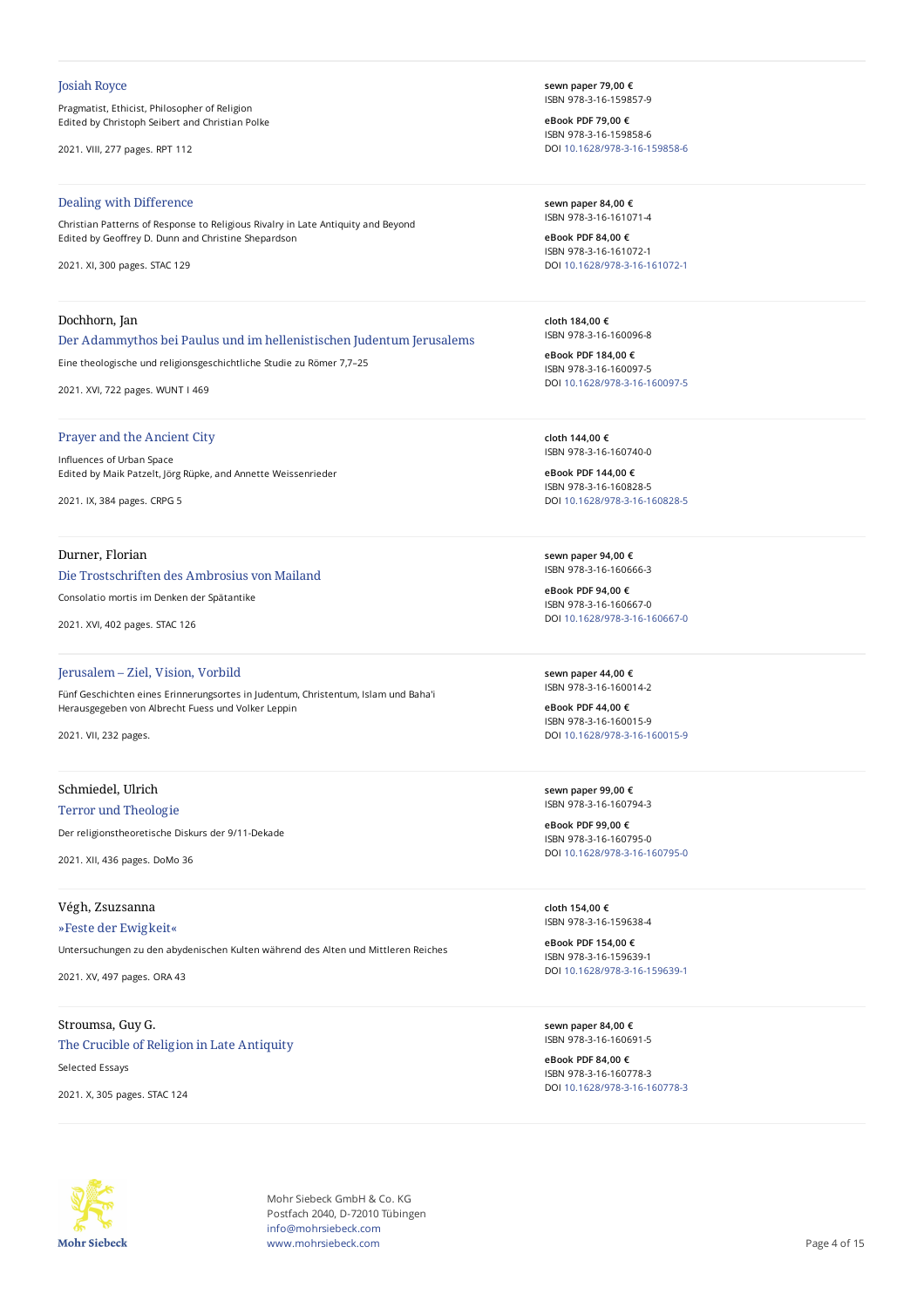#### Stroumsa, Guy G.

Religion as Intellectual Challenge in the Long Twentieth Century

Selected Essays

2021. X, 242 pages.

#### Bremmer, Jan N.

## Becoming a Man in Ancient Greece and Rome

Essays on Myths and Rituals of Initiation

2021. XXVIII, 267 pages.

#### Social History of the Jews in Antiquity

Studies in Dialogue with Albert Baumgarten Edited by Michal Bar-Asher Siegal and Jonathan Ben-Dov

2021. XV, 401 pages. TSAJ 185

# Niebuhr, Karl-Wilhelm

Tora und Weisheit

Studien zur frühjüdischen Literatur

2021. XI, 717 pages. WUNT I 466

# Pain in Biblical Texts and Other Materials of the Ancient Mediterranean

Edited by Michaela Bauks and Saul M. Olyan

2021. VIII, 267 pages. FAT II 130

# Labovitz, Gail Massekhet Mo'ed Qatan Volume II/10

2021. XIII, 532 pages.

# The Meaning and Power of Negativity

Claremont Studies in the Philosophy of Religion, Conference 2017 Edited by Ingolf U. Dalferth and Trevor W. Kimball

2021. IX, 369 pages. RPT 110

#### Prophecy and Hellenism

Edited by Hannes Bezzel and Stefan Pfeiffer

2021. VIII, 201 pages. FAT II 129

### Religion and Education in the Ancient Greek World

Edited by Irene Salvo and Tanja S. Scheer

2021. IX, 294 pages. SERAPHIM 13

**sewn paper 84,00 €** ISBN 978-3-16-160720-2

**eBook PDF 84,00 €** ISBN 978-3-16-160781-3 DOI [10.1628/978-3-16-160781-3](https://doi.org/10.1628/978-3-16-160781-3)

**sewn paper 84,00 €** ISBN 978-3-16-159008-5

**eBook PDF 84,00 €** ISBN 978-3-16-159009-2 DOI [10.1628/978-3-16-159009-2](https://doi.org/10.1628/978-3-16-159009-2)

**cloth 159,00 €** ISBN 978-3-16-160694-6

**eBook PDF 159,00 €** ISBN 978-3-16-160708-0 DOI [10.1628/978-3-16-160708-0](https://doi.org/10.1628/978-3-16-160708-0)

**cloth 184,00 €** ISBN 978-3-16-160799-8

**eBook PDF 184,00 €** ISBN 978-3-16-160800-1 DOI [10.1628/978-3-16-160800-1](https://doi.org/10.1628/978-3-16-160800-1)

**sewn paper 79,00 €** ISBN 978-3-16-160641-0

**eBook PDF 79,00 €** ISBN 978-3-16-160642-7 DOI [10.1628/978-3-16-160642-7](https://doi.org/10.1628/978-3-16-160642-7)

**cloth 149,00 €** ISBN 978-3-16-158282-0

**sewn paper 89,00 €** ISBN 978-3-16-160135-4

**eBook PDF 89,00 €** ISBN 978-3-16-160136-1 DOI [10.1628/978-3-16-160136-1](https://doi.org/10.1628/978-3-16-160136-1)

**sewn paper 74,00 €** ISBN 978-3-16-156532-8

**eBook PDF 74,00 €** ISBN 978-3-16-160683-0 DOI [10.1628/978-3-16-160683-0](https://doi.org/10.1628/978-3-16-160683-0)

**hardcover 69,00 €** ISBN 978-3-16-159881-4

**eBook PDF 69,00 €** ISBN 978-3-16-159882-1 DOI [10.1628/978-3-16-159882-1](https://doi.org/10.1628/978-3-16-159882-1)



Mohr Siebeck GmbH & Co. KG Postfach 2040, D-72010 Tübingen info@mohrsiebeck.com www.mohrsiebeck.com **Page 5 of 15**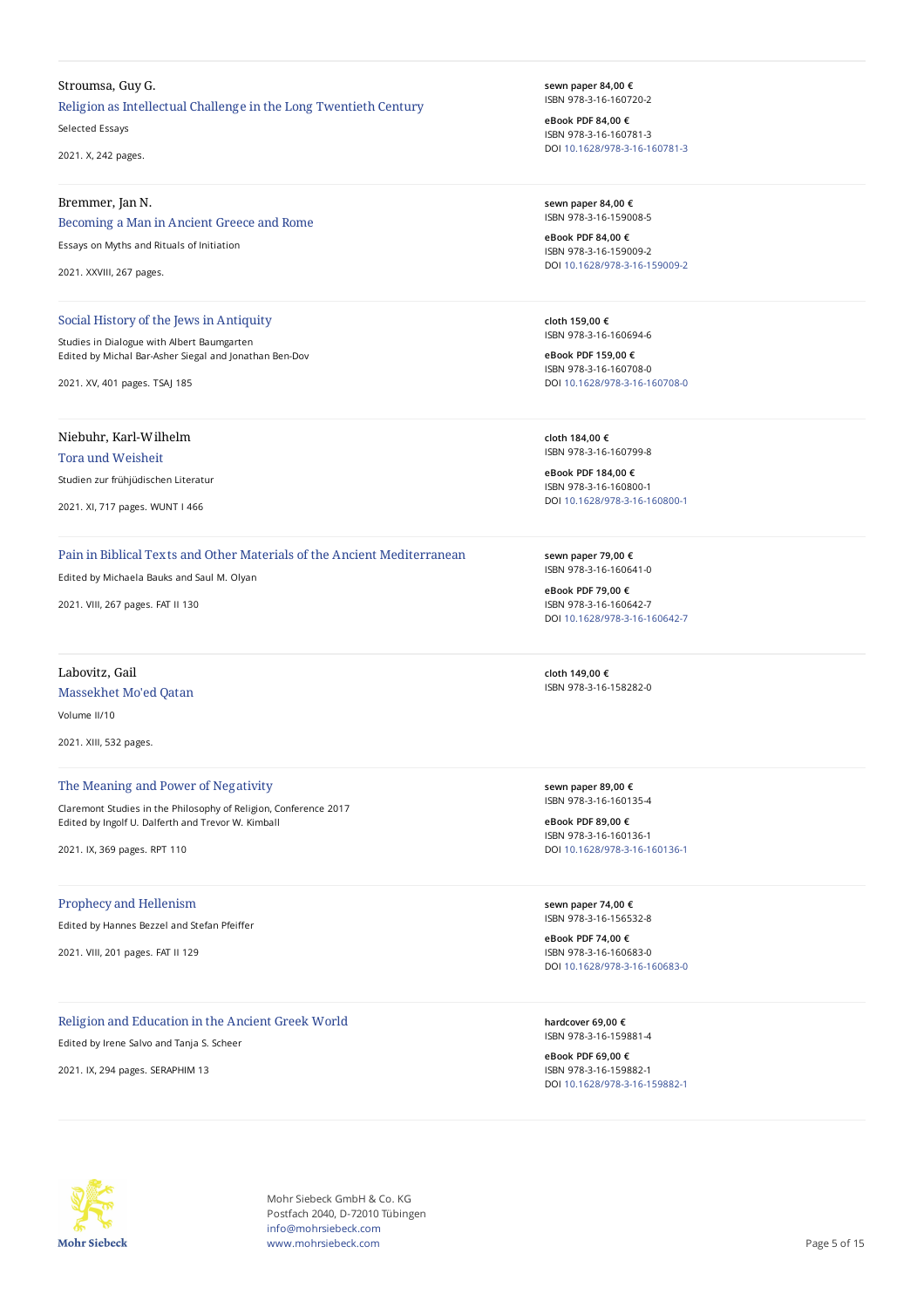# Dalferth, Ingolf U.

### Gegenwart

Eine philosophische Studie in theologischer Absicht

2021. X, 250 pages.

#### Claussen, Johann Hinrich / Fritz, Martin / Kubik, Andreas / von Scheliha, Arnulf / Leonhardt, Rochus

# Christentum von rechts

Theologische Erkundungen und Kritik

2021. VI, 232 pages.

#### Alexandria

Hub of the Hellenistic World Edited by Benjamin Schliesser, Jan Rüggemeier, Thomas J. Kraus, and Jörg Frey, with the assistance of Daniel Herrmann

2021. L, 621 pages. WUNT I 460

### Jerusalem II: Jerusalem in Roman-Byzantine Times

Edited by Katharina Heyden and Maria Lissek with the assistance of Astrid Kaufmann

2021. IX, 593 pages. COMES 5

Perspektiven zur Präexistenz im Frühjudentum und frühen Christentum

Herausgegeben von Jörg Frey, Friederike Kunath und Jens Schröter unter Mitwirkung von Ruben A. Bühner

2021. X, 421 pages. WUNT I 457

Representations of Angelic Beings in Early Jewish and in Christian Traditions

Edited by Amsalu Tefera and Loren T. Stuckenbruck

2021. XII, 246 pages. WUNT II 544

### The History of the Jacob Cycle (Genesis 25–35)

Recent Research on the Compilation, the Redaction and the Reception of the Biblical Narrative and Its Historical and Cultural Contexts Edited by Benedikt Hensel

2021. VIII, 236 pages. ArchB 4

# Autorität im Spannungsfeld von Bildung und Religion

Herausgegeben von Peter Gemeinhardt und Tanja S. Scheer

2021. XII, 230 pages. SERAPHIM 9

**paper 34,00 €** ISBN 978-3-16-160658-8

**eBook PDF 34,00 €** ISBN 978-3-16-160659-5 DOI [10.1628/978-3-16-160659-5](https://doi.org/10.1628/978-3-16-160659-5)

**paper 19,00 €** ISBN 978-3-16-160005-0

**eBook PDF 19,00 €** ISBN 978-3-16-160204-7 DOI [10.1628/978-3-16-160204-7](https://doi.org/10.1628/978-3-16-160204-7)

**cloth 154,00 €** ISBN 978-3-16-159892-0

**eBook PDF 154,00 €** ISBN 978-3-16-159893-7 DOI [10.1628/978-3-16-159893-7](https://doi.org/10.1628/978-3-16-159893-7)

**cloth 154,00 €** ISBN 978-3-16-158303-2

**eBook PDF 154,00 €** ISBN 978-3-16-159809-8 DOI [10.1628/978-3-16-159809-8](https://doi.org/10.1628/978-3-16-159809-8)

**cloth 154,00 €** ISBN 978-3-16-159976-7

**eBook PDF 154,00 €** ISBN 978-3-16-159977-4 DOI [10.1628/978-3-16-159977-4](https://doi.org/10.1628/978-3-16-159977-4)

**sewn paper 79,00 €** ISBN 978-3-16-159760-2

**eBook PDF 79,00 €** ISBN 978-3-16-159761-9 DOI [10.1628/978-3-16-159761-9](https://doi.org/10.1628/978-3-16-159761-9)

**sewn paper 89,00 €** ISBN 978-3-16-159927-9

**eBook PDF 89,00 €** ISBN 978-3-16-160093-7 DOI [10.1628/978-3-16-160093-7](https://doi.org/10.1628/978-3-16-160093-7)

**hardcover 69,00 €** ISBN 978-3-16-159455-7

**eBook PDF 69,00 €** ISBN 978-3-16-159792-3 DOI [10.1628/978-3-16-159792-3](https://doi.org/10.1628/978-3-16-159792-3)



Mohr Siebeck GmbH & Co. KG Postfach 2040, D-72010 Tübingen info@mohrsiebeck.com www.mohrsiebeck.com **Page 6 of 15**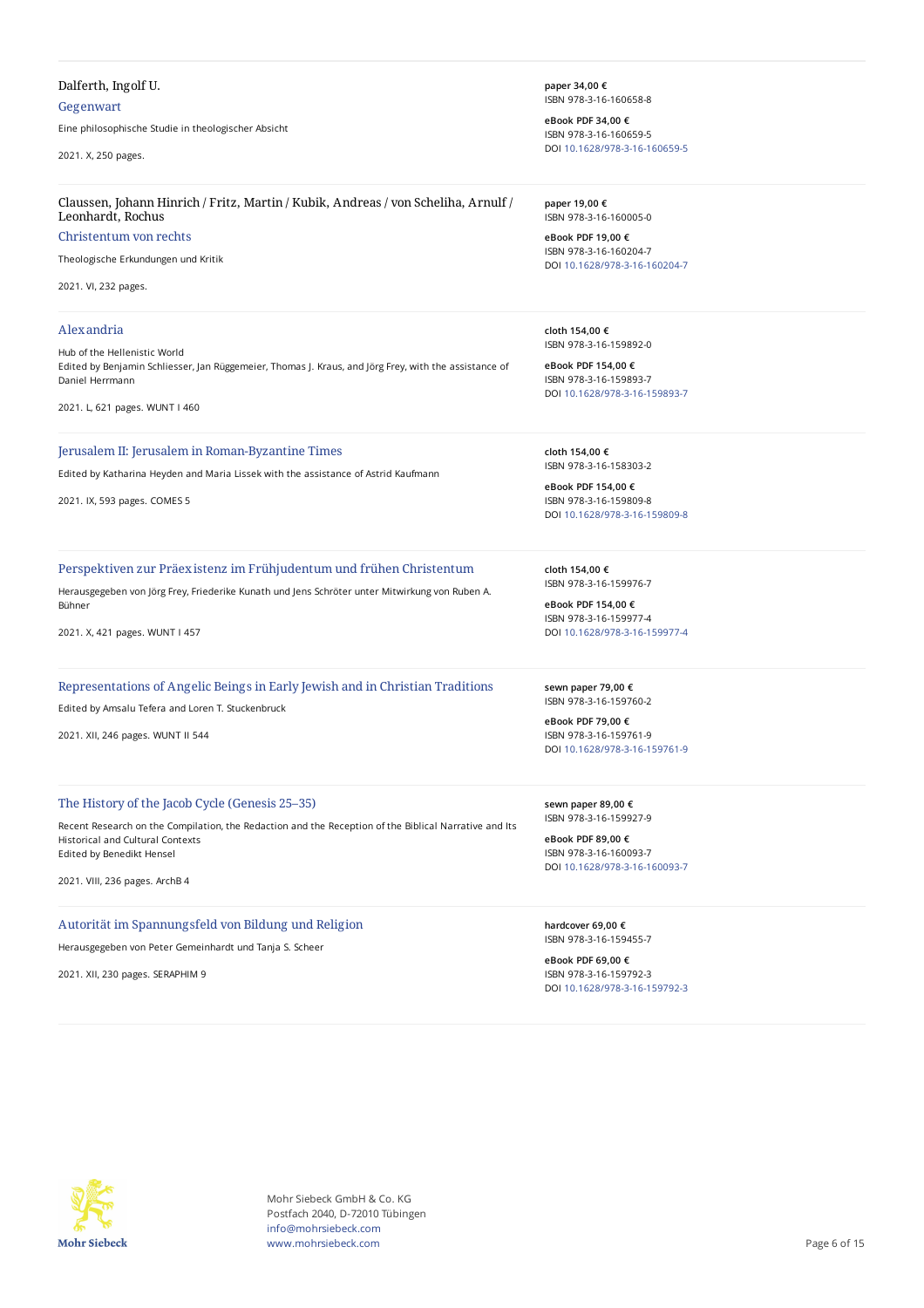# Ullrich, Calvin D.

# Sovereignty and Event

The Political in John D. Caputo's Radical Theology

2021. XII, 269 pages. RPT 105

#### New Perspectives on Aramaic Epigraphy in Mesopotamia, Qumran, Egypt and Idumea

Proceedings of the Joint RIAB Minerva Center and the Jeselsohn Epigraphic Center of Jewish History Conference. Research on Israel and Aram in Biblical Times II Edited by Aren M. Maeir, Angelika Berlejung, Esther Eshel, and Takayoshi M. Oshima

2021. VI, 348 pages. ORA 40

#### Lesen, Deuten und Verstehen?!

Debatten über heilige Texte in Orient und Okzident Herausgegeben von Sebastian Günther und Florian Wilk

2020. VIII, 230 pages. SERAPHIM 10

# Lützen, Florian A.G.

## Sufitum und Theologie bei Aḥmad Ibn ʿAǧība

Eine Studie zur Methode des Religionsbegriffs

2020. XXII, 383 pages. SapI 2

#### Kusio, Mateusz

### The Antichrist Tradition in Antiquity

Antimessianism in Second Temple and Early Christian Literature

2020. XIII, 292 pages. WUNT II 532

## Blasphemie

Anspruch und Widerstreit in Religionskonflikten Herausgegeben von Matthias D. Wüthrich, Matthias Gockel und Jürgen Mohn

2020. XI, 437 pages. RDR 1

# van Hoogstraten, Marius

#### Theopoetics and Religious Difference

The Unruliness of the Interreligious: A Dialogue with Richard Kearney, John D. Caputo, and Catherine Keller

2020. XI, 259 pages. RPT 104

# Historical and Theological Lexicon of the Septuagint

Volume I: Alpha – Gamma Edited by Eberhard Bons

2020. CLXIII, 990 pages.

**sewn paper 94,00 €** ISBN 978-3-16-159230-0

**eBook PDF 94,00 €** ISBN 978-3-16-159231-7 DOI [10.1628/978-3-16-159231-7](https://doi.org/10.1628/978-3-16-159231-7)

**cloth 124,00 €** ISBN 978-3-16-159894-4

**eBook PDF 124,00 €** ISBN 978-3-16-159895-1 DOI [10.1628/978-3-16-159895-1](https://doi.org/10.1628/978-3-16-159895-1)

**hardcover 59,00 €** ISBN 978-3-16-159491-5

**eBook PDF 59,00 €** ISBN 978-3-16-159850-0 DOI [10.1628/978-3-16-159850-0](https://doi.org/10.1628/978-3-16-159850-0)

**cloth 154,00 €** ISBN 978-3-16-159074-0

**eBook PDF 154,00 €** ISBN 978-3-16-159075-7 DOI [10.1628/978-3-16-159075-7](https://doi.org/10.1628/978-3-16-159075-7)

**sewn paper 84,00 €** ISBN 978-3-16-159346-8

**eBook PDF 84,00 €** ISBN 978-3-16-159793-0 DOI [10.1628/978-3-16-159793-0](https://doi.org/10.1628/978-3-16-159793-0)

**hardcover 84,00 €** ISBN 978-3-16-155899-3

**eBook PDF** ISBN 978-3-16-159551-6 DOI [10.1628/978-3-16-159551-6](https://doi.org/10.1628/978-3-16-159551-6)

**sewn paper 84,00 €** ISBN 978-3-16-159800-5

**eBook PDF 84,00 €** ISBN 978-3-16-159801-2 DOI [10.1628/978-3-16-159801-2](https://doi.org/10.1628/978-3-16-159801-2)

**cloth 289,00 €** ISBN 978-3-16-150747-2

**eBook PDF 289,00 €** ISBN 978-3-16-161289-3 DOI [10.1628/978-3-16-161289-3](https://doi.org/10.1628/978-3-16-161289-3)



Mohr Siebeck GmbH & Co. KG Postfach 2040, D-72010 Tübingen info@mohrsiebeck.com www.mohrsiebeck.com **Page 7 of 15**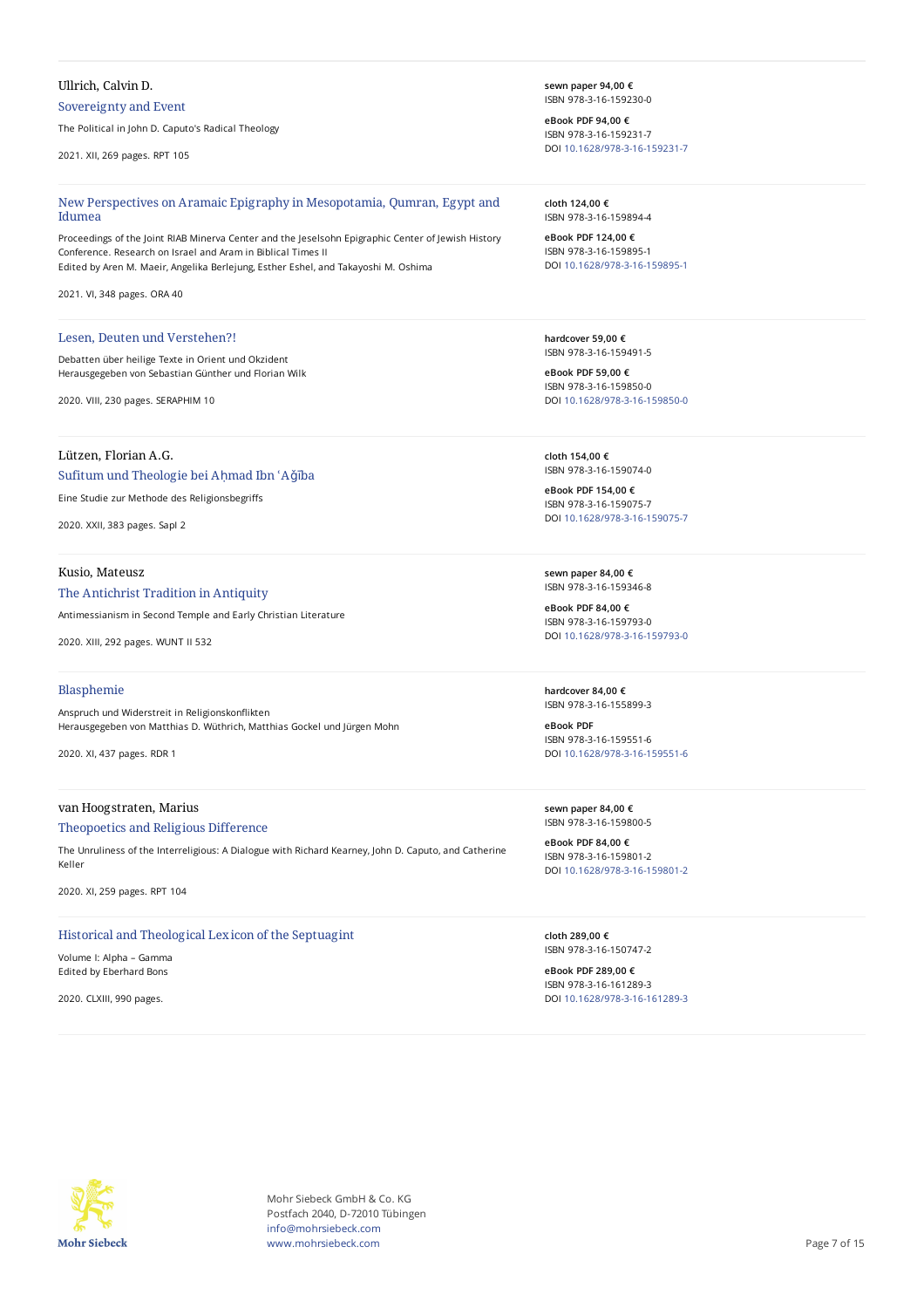### Sceptic and Believer in Ancient Mediterranean Religions

Edited by Babett Edelmann-Singer, Tobias Nicklas, Janet E. Spittler, and Luigi Walt

2020. XIV, 335 pages. WUNT I 443

# Jews and Syriac Christians

Intersections across the First Millennium Edited by Aaron Michael Butts and Simcha Gross

2020. XII, 350 pages. TSAJ 180

# Pfitzmann, Fabian Un YHWH venant du Sud?

De la réception vétérotestamentaire des traditions méridionales et du lien entre Madian, le Néguev et l'exode (Ex-Nb ; Jg 5 ; Ps 68 ; Ha 3 ; Dt 33)

2020. XIV, 536 pages. ORA 39

#### Narratologie und Intertextualität

Zugänge zu spätantiken Text-Welten Herausgegeben von Christoph Brunhorn, Peter Gemeinhardt und Maria Munkholt Christensen

2020. XII, 191 pages. SERAPHIM 7

#### Stones, Tablets, and Scrolls

Periods of the Formation of the Bible Ed. by Peter Dubovský and Federico Giuntoli

2020. XVI, 576 pages. ArchB 3

#### Yahwistic Diversity and the Hebrew Bible

Tracing Perspectives of Group Identity from Judah, Samaria, and the Diaspora in Biblical Traditions Edited by Benedikt Hensel, Dany Nocquet, and Bartosz Adamczewski

2020. VIII, 337 pages. FAT II 120

#### van de Kamp, Jan

Übersetzungen von Erbauungsliteratur und die Rolle von Netzwerken am Ende des 17. Jahrhunderts

2020. XVIII, 534 pages. BHTh 195

#### Athens II: Athens in Late Antiquity

Edited by Ilinca Tanaseanu-Döbler and Leonie von Alvensleben

2020. IX, 498 pages. COMES 4

**cloth 134,00 €** ISBN 978-3-16-156305-8

**eBook PDF 134,00 €** ISBN 978-3-16-159249-2 DOI [10.1628/978-3-16-159249-2](https://doi.org/10.1628/978-3-16-159249-2)

**cloth 149,00 €** ISBN 978-3-16-159134-1

**eBook PDF 149,00 €** ISBN 978-3-16-159135-8 DOI [10.1628/978-3-16-159135-8](https://doi.org/10.1628/978-3-16-159135-8)

**cloth 149,00 €** ISBN 978-3-16-159122-8

**eBook PDF 149,00 €** ISBN 978-3-16-159123-5 DOI [10.1628/978-3-16-159123-5](https://doi.org/10.1628/978-3-16-159123-5)

**hardcover 49,00 €** ISBN 978-3-16-159191-4

**eBook PDF 49,00 €** ISBN 978-3-16-159548-6 DOI [10.1628/978-3-16-159548-6](https://doi.org/10.1628/978-3-16-159548-6)

**sewn paper 159,00 €** ISBN 978-3-16-158299-8

**eBook PDF 159,00 €** ISBN 978-3-16-158300-1 DOI [10.1628/978-3-16-158300-1](https://doi.org/10.1628/978-3-16-158300-1)

**sewn paper 94,00 €** ISBN 978-3-16-158304-9

**eBook PDF 94,00 €** ISBN 978-3-16-158305-6 DOI [10.1628/978-3-16-158305-6](https://doi.org/10.1628/978-3-16-158305-6)

**cloth 129,00 €** ISBN 978-3-16-156779-7

**eBook PDF 129,00 €** ISBN 978-3-16-156780-3 DOI [10.1628/978-3-16-156780-3](https://doi.org/10.1628/978-3-16-156780-3)

**cloth 144,00 €** ISBN 978-3-16-158297-4

**eBook PDF 144,00 €** ISBN 978-3-16-158298-1 DOI [10.1628/978-3-16-158298-1](https://doi.org/10.1628/978-3-16-158298-1)



Mohr Siebeck GmbH & Co. KG Postfach 2040, D-72010 Tübingen info@mohrsiebeck.com www.mohrsiebeck.com **Page 8 of 15**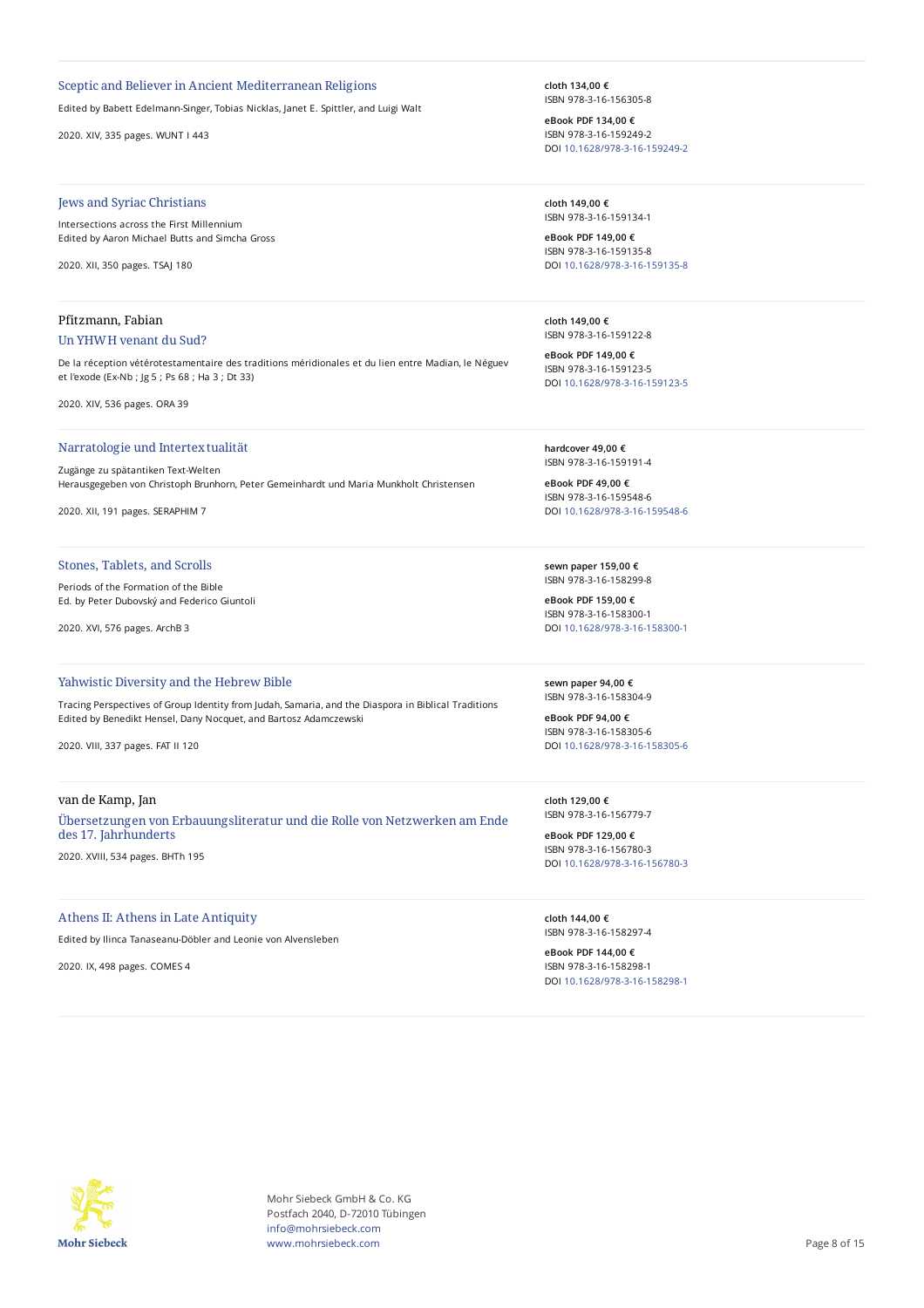#### Testing and Temptation in Second Temple Jewish and Early Christian Texts

Edited by Daniel L. Smith and Loren T. Stuckenbruck

2020. VII, 213 pages. WUNT II 519

### Liss, Hanna

### Jüdische Bibelauslegung

2020. XXVII, 538 pages. utb Jüdische Studien 4

#### Food Taboos and Biblical Prohibitions

Reassessing Archaeological and Literary Perspectives Edited by Peter Altmann, Anna Angelini, and Abra Spiciarich

2020. VI, 158 pages. ArchB 2

# From Roman to Early Christian Cyprus

Studies in Religion and Archaeology Edited by Laura Nasrallah, AnneMarie Luijendijk and Charalambos Bakirtzis

2020. XI, 326 pages. WUNT I 437

# Sommer, Mattias Skat

### Envisioning the Christian Society

Niels Hemmingsen (1513–1600) and the Ordering of Sixteenth-Century Denmark

2020. XV, 234 pages. SMHR 116

#### Cicero im Rahmen der römischen Bildungskultur

Hrsg. v. Peter Kuhlmann u. Valeria Marchetti

2020. VIII, 140 pages. SERAPHIM 6

# Vulnerabilität / La vulnérabilité

Diskurse und Vorstellungen vom Frühmittelalter bis ins 18. Jahrhundert / Discours et représentations du Moyen-Âge aux siècles classiques Herausgegeben von / Dirigé par Cécile Lignereux, Stéphane Macé, Steffen Patzold, Klaus Ridder

2020. XII, 476 pages. BedrO 13

# Prokop, Daniel

#### The Pillars of the First Temple (1 Kgs 7,15–22)

A Study from Ancient Near Eastern, Biblical, Archaeological, and Iconographic Perspectives

2020. XVI, 255 pages. FAT II 116

# Melichar, Hannes Gustav

#### Die Objektivität des Absoluten

Der ontologische Gottesbeweis in Hegels »Wissenschaft der Logik« im Spiegel der kantischen Kritik

2020. X, 593 pages. CM 23

**sewn paper 79,00 €** ISBN 978-3-16-155952-5

**eBook PDF 79,00 €** ISBN 978-3-16-155953-2 DOI [10.1628/978-3-16-155953-2](https://doi.org/10.1628/978-3-16-155953-2)

**paper 40,00 €** ISBN 978-3-8252-5135-2

**sewn paper 54,00 €** ISBN 978-3-16-159355-0

**eBook PDF** ISBN 978-3-16-159440-3 DOI [10.1628/978-3-16-159440-3](https://doi.org/10.1628/978-3-16-159440-3)

**cloth 144,00 €** ISBN 978-3-16-156873-2

**eBook PDF 144,00 €** ISBN 978-3-16-156874-9 DOI [10.1628/978-3-16-156874-9](https://doi.org/10.1628/978-3-16-156874-9)

**cloth 89,00 €** ISBN 978-3-16-159456-4

**eBook PDF 89,00 €** ISBN 978-3-16-159457-1 DOI [10.1628/978-3-16-159457-1](https://doi.org/10.1628/978-3-16-159457-1)

**hardcover 49,00 €** ISBN 978-3-16-156958-6

**eBook PDF 49,00 €** ISBN 978-3-16-156959-3 DOI [10.1628/978-3-16-156959-3](https://doi.org/10.1628/978-3-16-156959-3)

**hardcover 79,00 €** ISBN 978-3-16-157675-1

**eBook PDF 79,00 €** ISBN 978-3-16-157676-8 DOI [10.1628/978-3-16-157676-8](https://doi.org/10.1628/978-3-16-157676-8)

**sewn paper 79,00 €** ISBN 978-3-16-159322-2

**eBook PDF 79,00 €** ISBN 978-3-16-159452-6 DOI [10.1628/978-3-16-159452-6](https://doi.org/10.1628/978-3-16-159452-6)

**sewn paper 109,00 €** ISBN 978-3-16-156916-6

**eBook PDF 109,00 €** ISBN 978-3-16-156917-3 DOI [10.1628/978-3-16-156917-3](https://doi.org/10.1628/978-3-16-156917-3)



Mohr Siebeck GmbH & Co. KG Postfach 2040, D-72010 Tübingen info@mohrsiebeck.com www.mohrsiebeck.com **Page 9 of 15**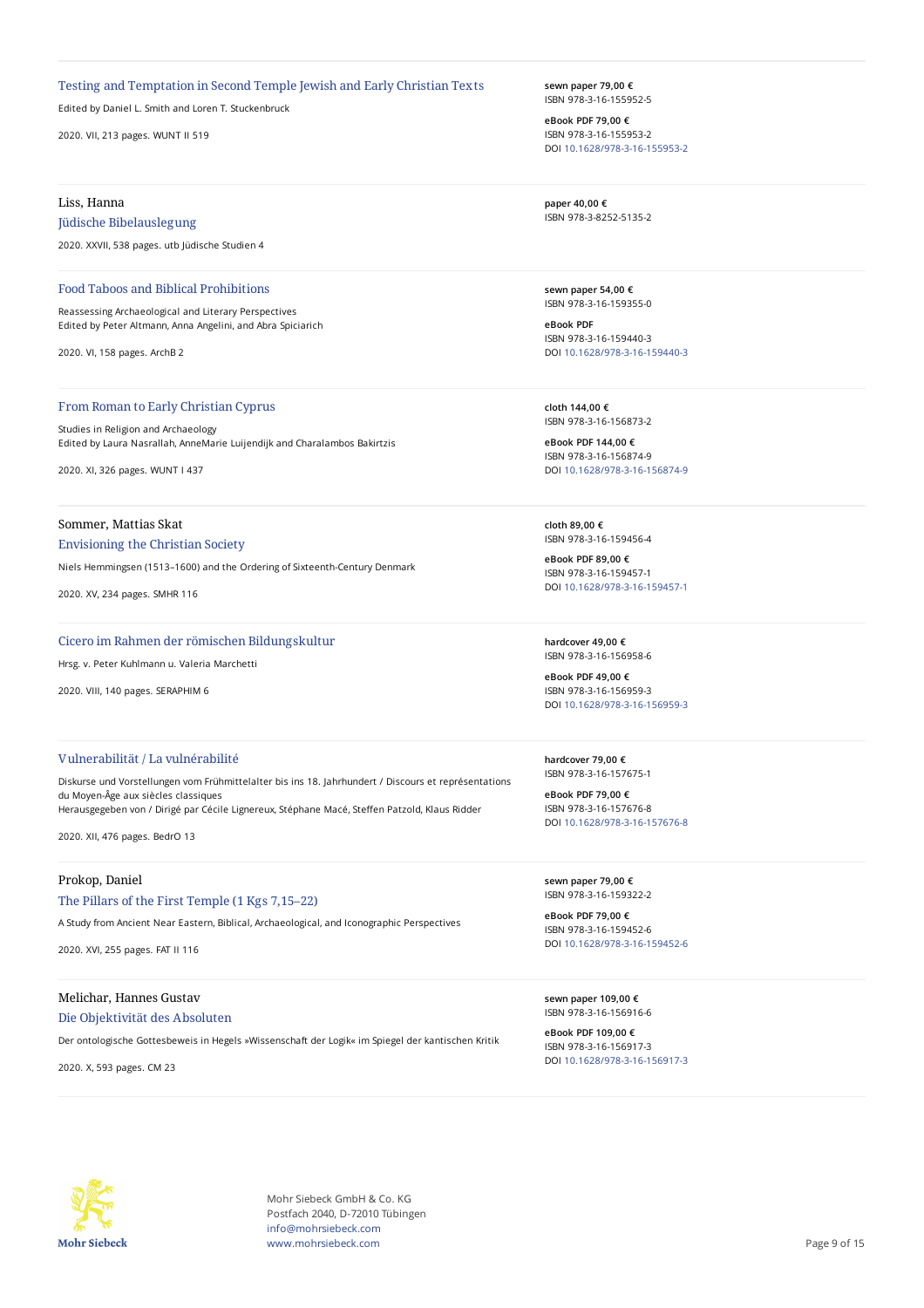#### Aushandlungen religiösen Wissens – Negotiated Religious Knowledge

Verfahren, Synergien und produktive Konkurrenzen in der Vormoderne – Methods, Interactions and Productive Rivalries in Premodern Times Herausgegeben von / Edited by Annette Gerok-Reiter, Anne Mariss und/and Markus Thome

2020. VIII, 274 pages. SMHR 115

#### Ryan, Scott C.

Divine Conflict and the Divine Warrior

Listening to Romans and Other Jewish Voices

2020. XIX, 316 pages. WUNT II 507

# Filitz, Judith E. Gott unterwegs

Die traditions- und religionsgeschichtlichen Hintergründe des Habakukliedes

2020. XIV, 571 pages. ORA 36

#### Sister Reformations III – Schwesterreformationen III

From Reformation Movements to Reformation Churches in the Holy Roman Empire and on the British Isles – Von der reformatorischen Bewegung zur Kirche im Heiligen Römischen Reich und auf den britischen Inseln

Ed. by / Hrsg. v. Dorothea Wendebourg, Euan Cameron and/und Martin Ohst

2019. XXIII, 630 pages.

#### Healing and Exorcism in Second Temple Judaism and Early Christianity

Ed. by Mikael Tellbe and Tommy Wasserman with the assistance of Ludvig Nyman

2019. XII, 317 pages. WUNT II 511

# Self, Self-Fashioning and Individuality in Late Antiquity

New Perspectives Ed. by Maren R. Niehoff and Joshua Levinson

2019. IX, 558 pages. CRPG 4

### Bremmer, Jan N.

The World of Greek Religion and Mythology Collected Essays II

2019. XXII, 564 pages. WUNT I 433

# Wallmann, Johannes

Von der Reformation bis zur Gegenwart

Gesammelte Aufsätze IV

2019. XIV, 512 pages.

**cloth 79,00 €** ISBN 978-3-16-159195-2

**eBook PDF 79,00 €** ISBN 978-3-16-159196-9 DOI [10.1628/978-3-16-159196-9](https://doi.org/10.1628/978-3-16-159196-9)

**sewn paper 84,00 €** ISBN 978-3-16-156501-4

**eBook PDF 84,00 €** ISBN 978-3-16-156648-6 DOI [10.1628/978-3-16-156648-6](https://doi.org/10.1628/978-3-16-156648-6)

**cloth 144,00 €** ISBN 978-3-16-159265-2

**eBook PDF 144,00 €** ISBN 978-3-16-159266-9 DOI [10.1628/978-3-16-159266-9](https://doi.org/10.1628/978-3-16-159266-9)

**cloth 184,00 €** ISBN 978-3-16-158932-4

**eBook PDF 184,00 €** ISBN 978-3-16-158933-1 DOI [10.1628/978-3-16-158933-1](https://doi.org/10.1628/978-3-16-158933-1)

**sewn paper 79,00 €** ISBN 978-3-16-158936-2

**eBook PDF 79,00 €** ISBN 978-3-16-158937-9 DOI [10.1628/978-3-16-158937-9](https://doi.org/10.1628/978-3-16-158937-9)

**cloth 174,00 €** ISBN 978-3-16-158990-4

**eBook PDF 174,00 €** ISBN 978-3-16-158991-1 DOI [10.1628/978-3-16-158991-1](https://doi.org/10.1628/978-3-16-158991-1)

**cloth 179,00 €** ISBN 978-3-16-154451-4

**eBook PDF 179,00 €** ISBN 978-3-16-158949-2 DOI [10.1628/978-3-16-158949-2](https://doi.org/10.1628/978-3-16-158949-2)

**cloth 139,00 €** ISBN 978-3-16-157523-5

**eBook PDF 139,00 €** ISBN 978-3-16-158181-6 DOI [10.1628/978-3-16-158181-6](https://doi.org/10.1628/978-3-16-158181-6)



Mohr Siebeck GmbH & Co. KG Postfach 2040, D-72010 Tübingen info@mohrsiebeck.com www.mohrsiebeck.com **Page 10 of 15**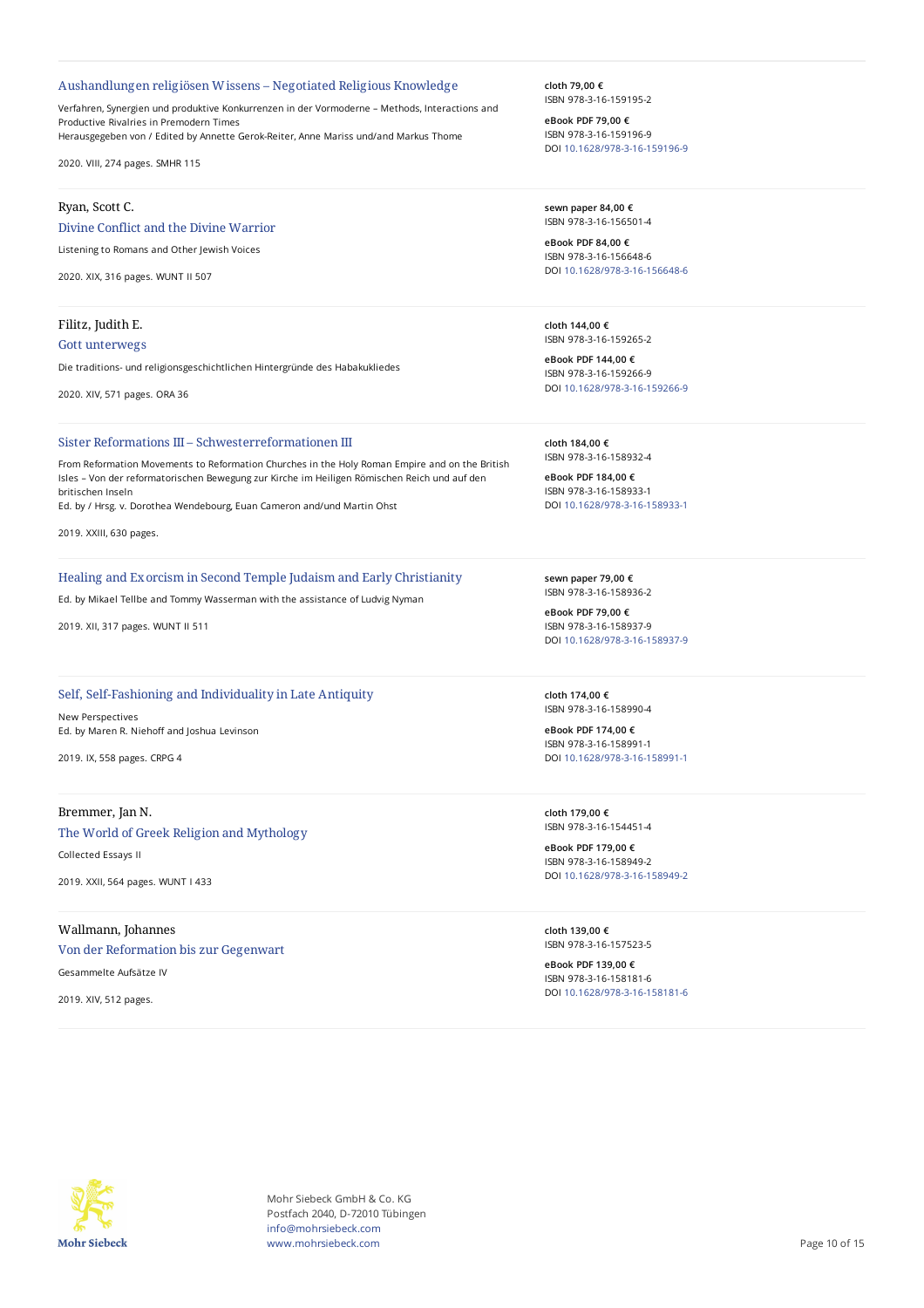#### Was ist Bildung in der Vormoderne?

Hrsg. v. Peter Gemeinhardt

2019. XVII, 510 pages. SERAPHIM 4

#### Love and Justice

Consonance or Dissonance? Claremont Studies in the Philosophy of Religion, Conference 2016 Ed. by Ingolf U. Dalferth and Trevor W. Kimball

2019. IX, 367 pages. RPT 101

# Mather, Cotton

# Biblia Americana

America's First Bible Commentary. A Synoptic Commentary on the Old and New Testaments. Volume 2: Exodus – Deuteronomy Edited, with an Introduction and Annotations, by Reiner Smolinski

2019. XXII, 1461 pages.

### Barniske, Friedemann

#### Hegels Theorie des Erhabenen

Grenzgänge zwischen Theologie und philosophischer Ästhetik

2019. XI, 412 pages. BHTh 192

#### Re-Making the World: Christianity and Categories

Essays in Honor of Karen L. King Edited by Taylor G. Petrey. Associate Editors: Carly Daniel-Hughes, Benjamin H. Dunning, AnneMarie Luijendijk, and Laura S. Nasrallah

2019. IX, 441 pages. WUNT I 434

# Crouch, C. L. / Hutton, Jeremy M.

Translating Empire Tell Fekheriyeh, Deuteronomy, and the Akkadian Treaty Tradition

2019. XV, 342 pages. FAT 135

# Liberale Theologie heute – Liberal Theology Today

Hrsg. v./Ed. by Jörg Lauster, Ulrich Schmiedel und/and Peter Schüz

2019. VIII, 401 pages. DoMo 27

#### Research on Israel and Aram

Autonomy, Independence and Related Issues. Proceedings of the First Annual RIAB Center Conference, Leipzig, June 2016. Research on Israel and Aram in Biblical Times I Ed. by Angelika Berlejung and Aren M. Maeir

2019. XVII, 501 pages. ORA 34

**hardcover 59,00 €** ISBN 978-3-16-156871-8

**eBook PDF 59,00 €** ISBN 978-3-16-156872-5 DOI [10.1628/978-3-16-156872-5](https://doi.org/10.1628/978-3-16-156872-5)

**sewn paper 89,00 €** ISBN 978-3-16-156666-0

**eBook PDF 89,00 €** ISBN 978-3-16-156667-7 DOI [10.1628/978-3-16-156667-7](https://doi.org/10.1628/978-3-16-156667-7)

**cloth 229,00 €** ISBN 978-3-16-158946-1

**cloth 109,00 €** ISBN 978-3-16-156736-0

**eBook PDF 109,00 €** ISBN 978-3-16-156737-7 DOI [10.1628/978-3-16-156737-7](https://doi.org/10.1628/978-3-16-156737-7)

**cloth 149,00 €** ISBN 978-3-16-156581-6

**eBook PDF 149,00 €** ISBN 978-3-16-156582-3 DOI [10.1628/978-3-16-156582-3](https://doi.org/10.1628/978-3-16-156582-3)

**cloth 129,00 €** ISBN 978-3-16-159026-9

**eBook PDF 129,00 €** ISBN 978-3-16-159027-6 DOI [10.1628/978-3-16-159027-6](https://doi.org/10.1628/978-3-16-159027-6)

**sewn paper 99,00 €** ISBN 978-3-16-157660-7

**eBook PDF 99,00 €** ISBN 978-3-16-157661-4 DOI [10.1628/978-3-16-157661-4](https://doi.org/10.1628/978-3-16-157661-4)

**cloth 119,00 €** ISBN 978-3-16-157719-2

**eBook PDF 119,00 €** ISBN 978-3-16-157720-8 DOI [10.1628/978-3-16-157720-8](https://doi.org/10.1628/978-3-16-157720-8)



Mohr Siebeck GmbH & Co. KG Postfach 2040, D-72010 Tübingen info@mohrsiebeck.com www.mohrsiebeck.com **Page 11 of 15**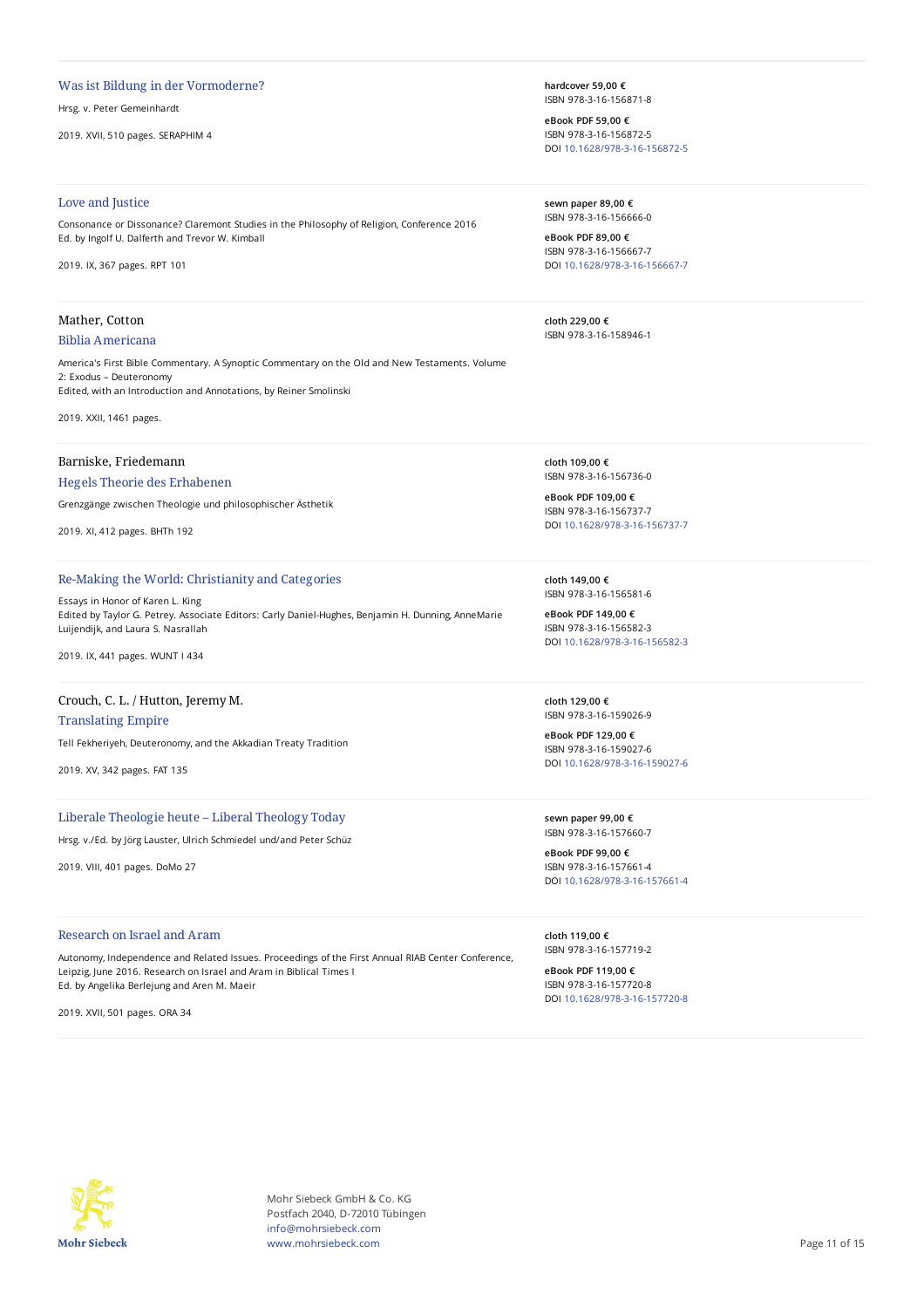#### Foreign Women – Women in Foreign Lands

Studies on Foreignness and Gender in the Hebrew Bible and the Ancient Near East in the First Millennium BCE Ed. by Angelika Berlejung and Marianne Grohmann

2019. X, 289 pages. ORA 35

#### Niehoff, Maren R.

#### Philon von Alexandria

Eine intellektuelle Biographie Übersetzt von Claus-Jürgen Thornton und Eva Tyrell

2019. XIII, 346 pages.

### Zahlen- und Buchstabensysteme im Dienste religiöser Bildung

Hrsg. v. Laura V. Schimmelpfennig u. Reinhard Gregor Kratz

2019. IX, 361 pages. SERAPHIM 5

# Whitaker, Max

#### Is Jesus Athene or Odysseus?

Investigating the Unrecognisability and Metamorphosis of Jesus in his Post-Resurrection Appearances

2019. IX, 298 pages. WUNT II 500

#### Frey, Jörg

#### Qumran, Early Judaism, and New Testament Interpretation

Kleine Schriften III Edited by Jacob N. Cerone

2019. XXI, 906 pages. WUNT I 424

### Über das Glück

Marinos, Das Leben des Proklos Eingeleitet, übersetzt und mit interpretierenden Essays versehen von Matthias Becker, John Dillon, Udo Hartmann, Christoph Helmig, Irmgard Männlein-Robert u.a. Hrsg. v. Irmgard Männlein-Robert unter Mitwirkung v. Oliver Schelske

2019. XIII, 451 pages. SAPERE XXXIV

# Schaper, Joachim

Media and Monotheism

Presence, Representation, and Abstraction in Ancient Judah

2019. XVII, 297 pages. ORA 33

# Sanders, James A. Scripture in Its Historical Contexts

Volume II: Exegesis, Hermeneutics, and Theology Ed. by Craig A. Evans

2019. XVI, 336 pages. FAT 126

**cloth 114,00 €** ISBN 978-3-16-157590-7

**eBook PDF 114,00 €** ISBN 978-3-16-157591-4 DOI [10.1628/978-3-16-157591-4](https://doi.org/10.1628/978-3-16-157591-4)

**sewn paper 29,00 €** ISBN 978-3-16-156298-3

**eBook PDF 29,00 €** ISBN 978-3-16-158354-4 DOI [10.1628/978-3-16-158354-4](https://doi.org/10.1628/978-3-16-158354-4)

**hardcover 59,00 €** ISBN 978-3-16-156930-2

**eBook PDF 59,00 €** ISBN 978-3-16-158319-3 DOI [10.1628/978-3-16-158319-3](https://doi.org/10.1628/978-3-16-158319-3)

**sewn paper 84,00 €** ISBN 978-3-16-156077-4

**eBook PDF 84,00 €** ISBN 978-3-16-156078-1 DOI [10.1628/978-3-16-156078-1](https://doi.org/10.1628/978-3-16-156078-1)

**cloth 214,00 €** ISBN 978-3-16-156015-6

**eBook PDF 214,00 €** ISBN 978-3-16-158167-0 DOI [10.1628/978-3-16-158167-0](https://doi.org/10.1628/978-3-16-158167-0)

**cloth 94,00 €** ISBN 978-3-16-157638-6

**eBook PDF** ISBN 978-3-16-158161-8 DOI [10.1628/978-3-16-158161-8](https://doi.org/10.1628/978-3-16-158161-8)

**cloth 119,00 €** ISBN 978-3-16-157510-5

**eBook PDF 119,00 €** ISBN 978-3-16-157511-2 DOI [10.1628/978-3-16-157511-2](https://doi.org/10.1628/978-3-16-157511-2)

**cloth 119,00 €** ISBN 978-3-16-155757-6

**eBook PDF 119,00 €** ISBN 978-3-16-157666-9 DOI [10.1628/978-3-16-157666-9](https://doi.org/10.1628/978-3-16-157666-9)



Mohr Siebeck GmbH & Co. KG Postfach 2040, D-72010 Tübingen info@mohrsiebeck.com www.mohrsiebeck.com **Page 12 of 15**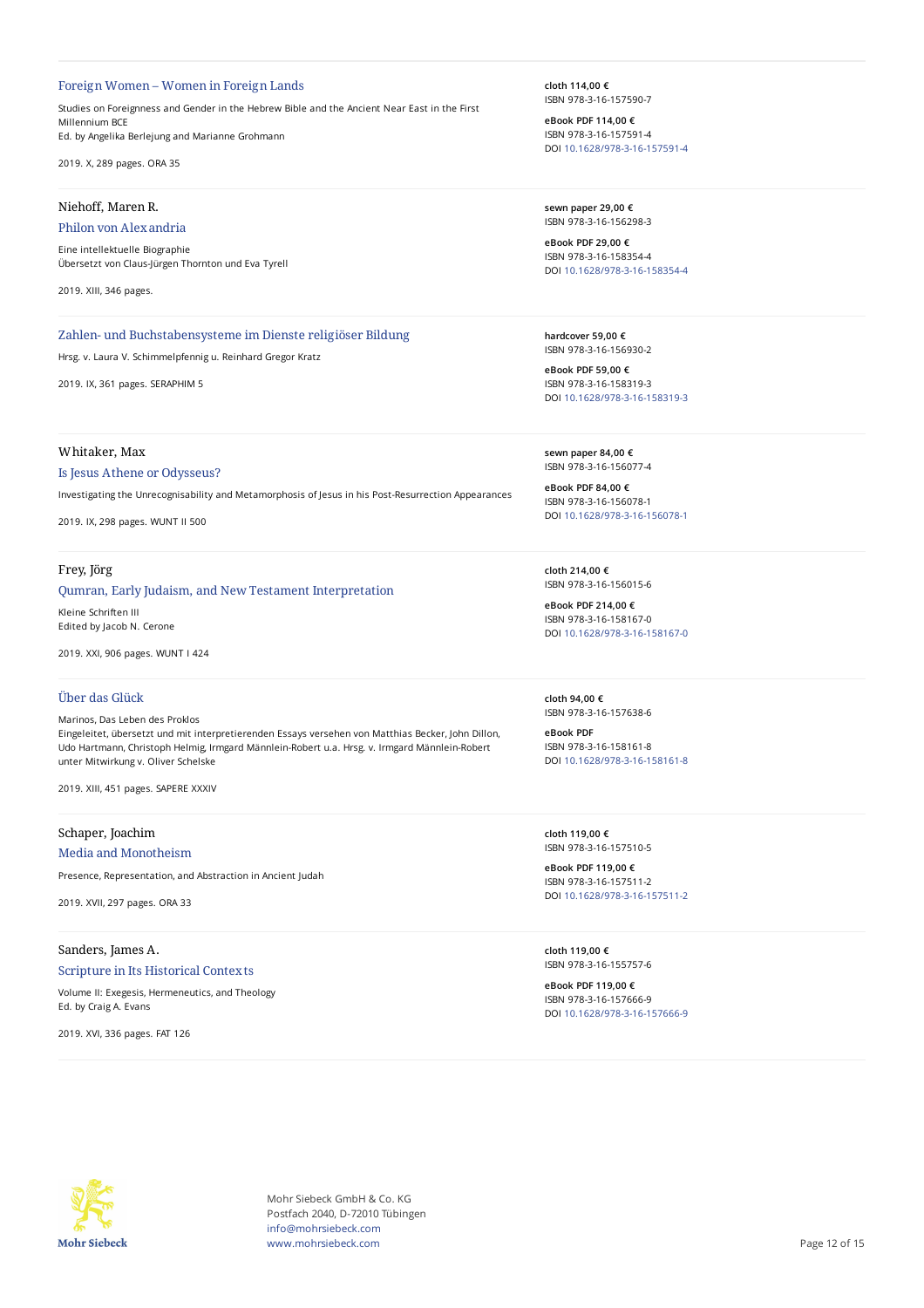#### Normative Krisen

Verflüssigung und Verfestigung von Normen und normativen Diskursen Hrsg. v. Christel Gärtner, Thomas Gutmann, Walter Mesch u. Thomas Meyer

2019. VIII, 364 pages.

# Knoppers, Gary N.

## Judah and Samaria in Postmonarchic Times

Essays on Their Histories and Literatures

2019. XI, 333 pages. FAT 129

#### Newsom, Carol A.

#### Rhetoric and Hermeneutics

Approaches to Text, Tradition and Social Construction in Biblical and Second Temple Literature

2019. XX, 382 pages. FAT 130

### Robertson Smith, William

## Selected Letters

Ed. by Bernhard Maier, in Colloboration with Astrid Hess and Gordon K. Booth

2019. XIX, 468 pages.

# Griechische Götter unter sich

#### Lukian, Göttergespräche

Eingeleitet, übersetzt und mit interpretierenden Essays versehen von Andreas Bendlin, Fabio Berdozzo, Janet Downie, Heinz-Günther Nesselrath und Adolf Martin Ritter. Hrsg. v. Fabio Berdozzo u. Heinz-Günther Nesselrath

2019. X, 252 pages. SAPERE XXXIII

### Vestrucci, Andrea

#### Theology as Freedom

On Martin Luther's »De servo arbitrio«

2019. XII, 335 pages. DoMo 24

# Janowski, Bernd

# Anthropologie des Alten Testaments

Grundfragen – Kontexte – Themenfelder

2019. XIX, 805 pages.

# Stenger, Jan R.

# Johannes Chrysostomos und die Christianisierung der Polis

»Damit die Städte Städte werden«

2019. IX, 270 pages. STAC 115

**cloth 79,00 €** ISBN 978-3-16-156909-8

**eBook PDF 79,00 €** ISBN 978-3-16-156948-7 DOI [10.1628/978-3-16-156948-7](https://doi.org/10.1628/978-3-16-156948-7)

**cloth 129,00 €** ISBN 978-3-16-156804-6

**eBook PDF 129,00 €** ISBN 978-3-16-156805-3 DOI [10.1628/978-3-16-156805-3](https://doi.org/10.1628/978-3-16-156805-3)

**cloth 149,00 €** ISBN 978-3-16-157723-9

**eBook PDF 149,00 €** ISBN 978-3-16-157724-6 DOI [10.1628/978-3-16-157724-6](https://doi.org/10.1628/978-3-16-157724-6)

**cloth 129,00 €** ISBN 978-3-16-156732-2

**eBook PDF 129,00 €** ISBN 978-3-16-156733-9 DOI [10.1628/978-3-16-156733-9](https://doi.org/10.1628/978-3-16-156733-9)

**cloth 69,00 €** ISBN 978-3-16-154961-8

**eBook PDF** ISBN 978-3-16-158284-4 DOI [10.1628/978-3-16-158284-4](https://doi.org/10.1628/978-3-16-158284-4)

**sewn paper 79,00 €** ISBN 978-3-16-156975-3

**eBook PDF 79,00 €** ISBN 978-3-16-156976-0 DOI [10.1628/978-3-16-156976-0](https://doi.org/10.1628/978-3-16-156976-0)

**cloth 99,00 €** ISBN 978-3-16-156949-4

**sewn paper 44,00 €** ISBN 978-3-16-150236-1

**eBook PDF 99,00 €** ISBN 978-3-16-156935-7 DOI [10.1628/978-3-16-156935-7](https://doi.org/10.1628/978-3-16-156935-7)

**sewn paper 79,00 €** ISBN 978-3-16-156973-9

**eBook PDF 79,00 €** ISBN 978-3-16-156974-6 DOI [10.1628/978-3-16-156974-6](https://doi.org/10.1628/978-3-16-156974-6)



Mohr Siebeck GmbH & Co. KG Postfach 2040, D-72010 Tübingen info@mohrsiebeck.com www.mohrsiebeck.com **Page 13 of 15**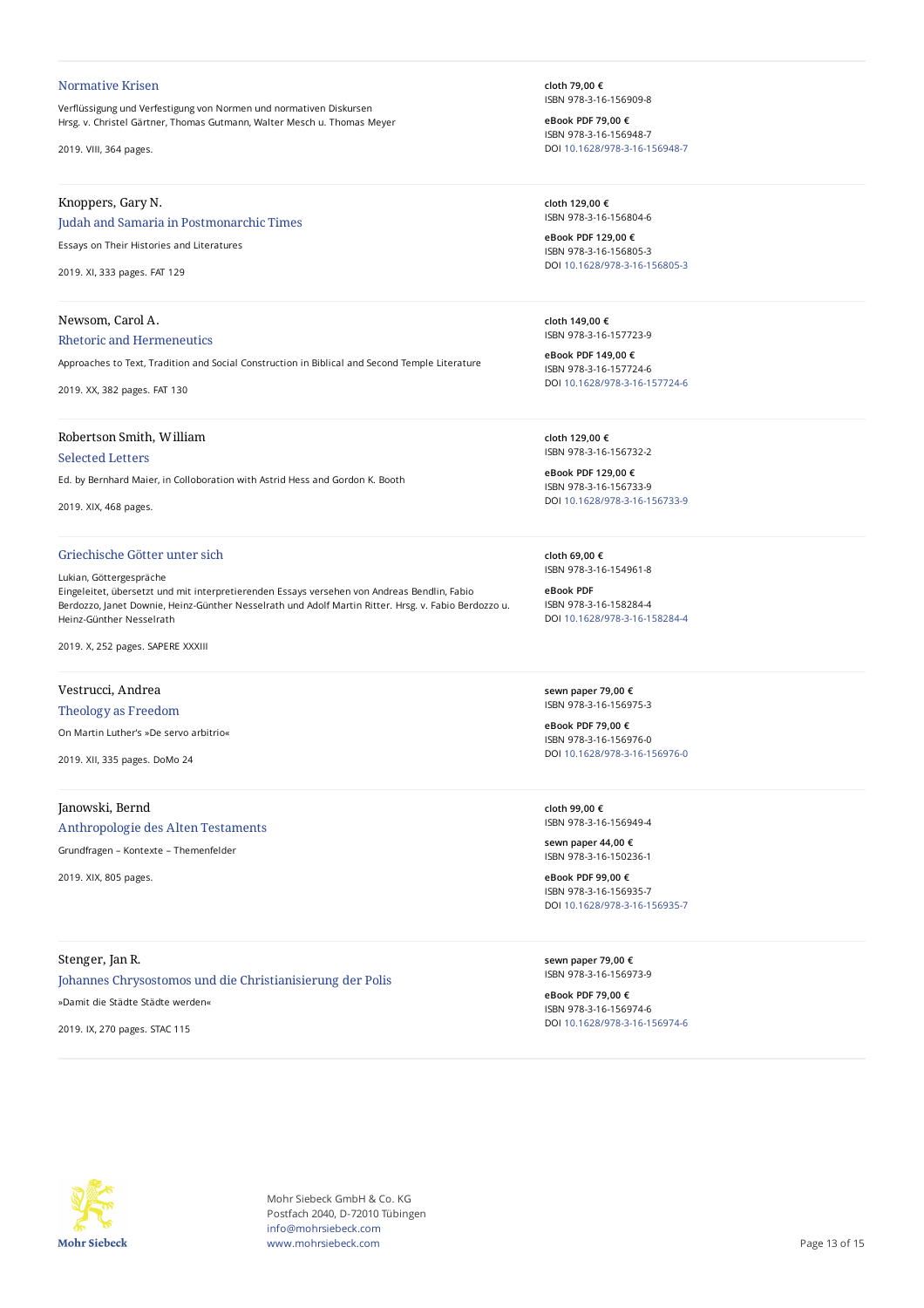### Schnelle, Udo

## Die getrennten Wege von Römern, Juden und Christen

Religionspolitik im 1. Jahrhundert n. Chr.

2019. VIII, 212 pages.

#### Tomson, Peter J.

#### Studies on Jews and Christians in the First and Second Centuries

2019. XIX, 827 pages. WUNT I 418

**sewn paper 29,00 €** ISBN 978-3-16-156826-8

**eBook PDF 29,00 €** ISBN 978-3-16-156827-5 DOI [10.1628/978-3-16-156827-5](https://doi.org/10.1628/978-3-16-156827-5)

**cloth 264,00 €** ISBN 978-3-16-154619-8

**eBook PDF 264,00 €** ISBN 978-3-16-156685-1 DOI [10.1628/978-3-16-156685-1](https://doi.org/10.1628/978-3-16-156685-1)

**cloth 59,00 €** ISBN 978-3-16-156933-3

**eBook PDF** ISBN 978-3-16-156934-0 DOI [10.1628/978-3-16-156934-0](https://doi.org/10.1628/978-3-16-156934-0)

**sewn paper 29,00 €** ISBN 978-3-16-156885-5

**eBook PDF 29,00 €** ISBN 978-3-16-156886-2 DOI [10.1628/978-3-16-156886-2](https://doi.org/10.1628/978-3-16-156886-2)

**sewn paper 79,00 €** ISBN 978-3-16-156119-1

**eBook PDF 79,00 €** ISBN 978-3-16-156594-6 DOI [10.1628/978-3-16-156594-6](https://doi.org/10.1628/978-3-16-156594-6)

**sewn paper 39,00 €** ISBN 978-3-16-156564-9

**eBook PDF 39,00 €** ISBN 978-3-16-156565-6 DOI [10.1628/978-3-16-156565-6](https://doi.org/10.1628/978-3-16-156565-6)

**cloth 154,00 €** ISBN 978-3-16-156302-7

**eBook PDF 154,00 €** ISBN 978-3-16-156686-8 DOI [10.1628/978-3-16-156686-8](https://doi.org/10.1628/978-3-16-156686-8)

**sewn paper 24,00 €** ISBN 978-3-16-156609-7

**eBook PDF 24,00 €** ISBN 978-3-16-156610-3 DOI [10.1628/978-3-16-156610-3](https://doi.org/10.1628/978-3-16-156610-3)

Die Seele im Kosmos Porphyrios, Über die Nymphengrotte in der Odyssee

Eingeleitet, übersetzt und mit interpretierenden Essays versehen von Manuel Baumbach, Matthias Becker, Reinhold F. Glei, Irmgard Männlein-Robert, Christoph Riedweg u. Benjamin Topp. Hrsg. v. Manuel Baumbach

2019. XII, 188 pages. SAPERE XXXII

# Fischer, Johannes

# Präsenz und Faktizität

Über Moral und Religion

2019. IX, 312 pages.

# Praying and Contemplating in Late Antiquity

Religious and Philosophical Interactions Ed. by Eleni Pachoumi and Mark Edwards

2018. VIII, 229 pages. STAC 113

## Gräb, Wilhelm

### Vom Menschsein und der Religion

Eine praktische Kulturtheologie

2018. VIII, 348 pages. PThGG 30

# Abraham's Family

A Network of Meaning in Judaism, Christianity, and Islam Ed. by Lukas Bormann

2018. IX, 497 pages. WUNT I 415

# Hezser, Catherine

# Bild und Kontext

Jüdische und christliche Ikonographie der Spätantike

2018. VII, 213 pages. TrC 11

**Mohr Siebeck** 

Mohr Siebeck GmbH & Co. KG Postfach 2040, D-72010 Tübingen info@mohrsiebeck.com www.mohrsiebeck.com **Page 14 of 15**